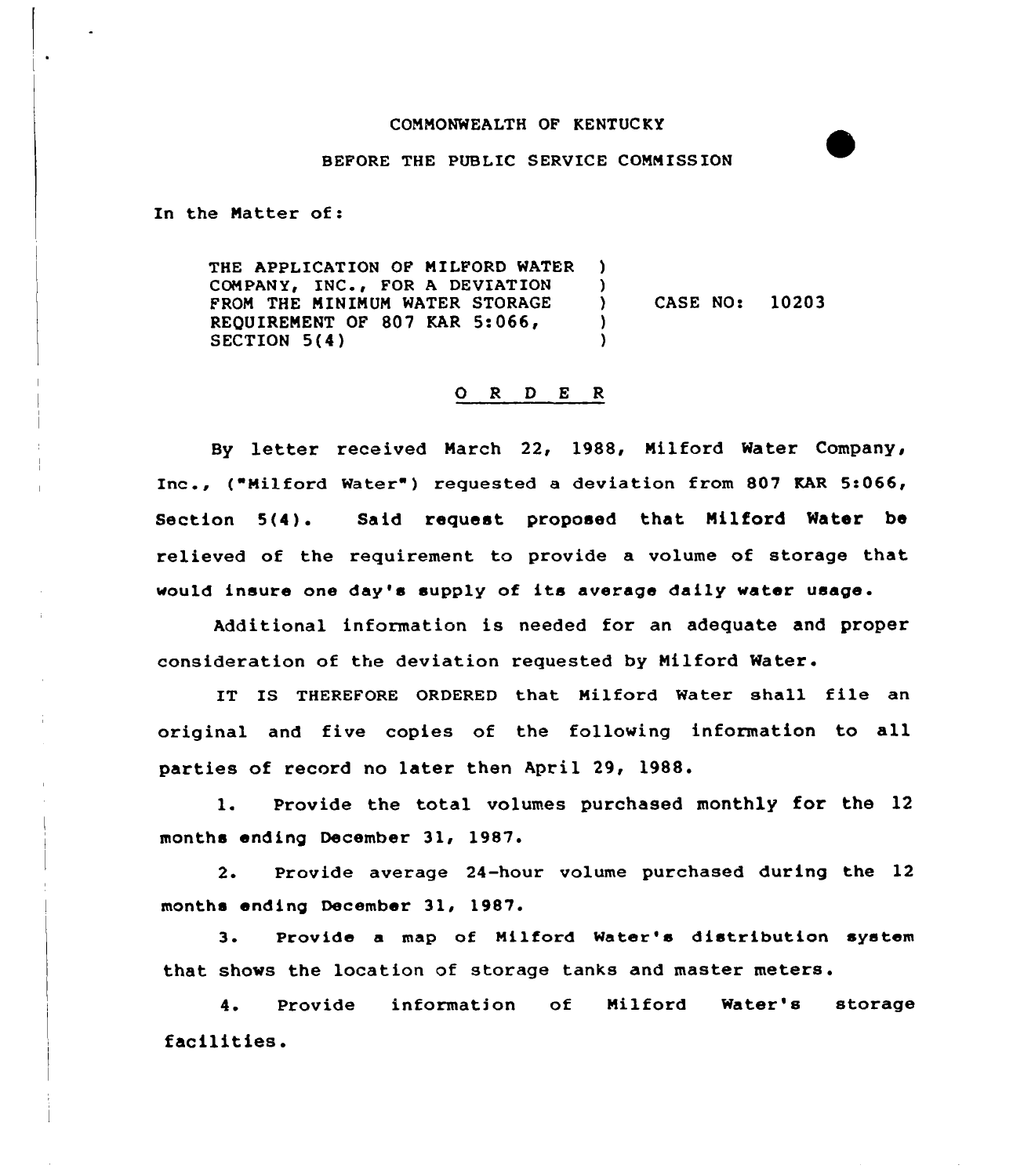5. Describe past periods of interruptions by the supplier for Nilford Water. List dates and total days or hours of interruptions.

 $\bullet$ 

6. Does Nilford Water's purchase agreement place a limit on the daily or monthly volumes that its supplier will furnish? If so, define these limits. If supplier provides certain volumes of storage for Nilford Water, provide a copy of the agreement that insures the provision of this storage by supplier and a statement reflecting Nilford Water's assessment of reliability of the agreement. Provide a copy of Milford Water's purchase agreement if its particulars cannot be readily described and note the particulars of interest to the instant case. Describe any curtailment aspects of the contract.

7. Describe supplier's capability for delivery of water pressure and volume at each point of delivery to Nilford Water. Describe those features of supplier's system that limit its capacity for delivery of water pressure and volume to Nilford Water. Such features may include: (a) distance between supplier's tank and supplier's point of connection with Nilford Water, (b) size of the connecting main between Nilford Water and its supplier's tank, (c) capacity of supplier's treatment plant, (d) age of supplier's treatment plant, (e) condition of supplier's treatment plant, (f) capacity and condition of supplier's pumping stations and tanks and supplier's general ability to respond to the needs of Nilford Water.

8. If the Farmers Home Administration ("FmHA") is the holder of either all or a part of Milford Water's long-term debt,

 $-2-$